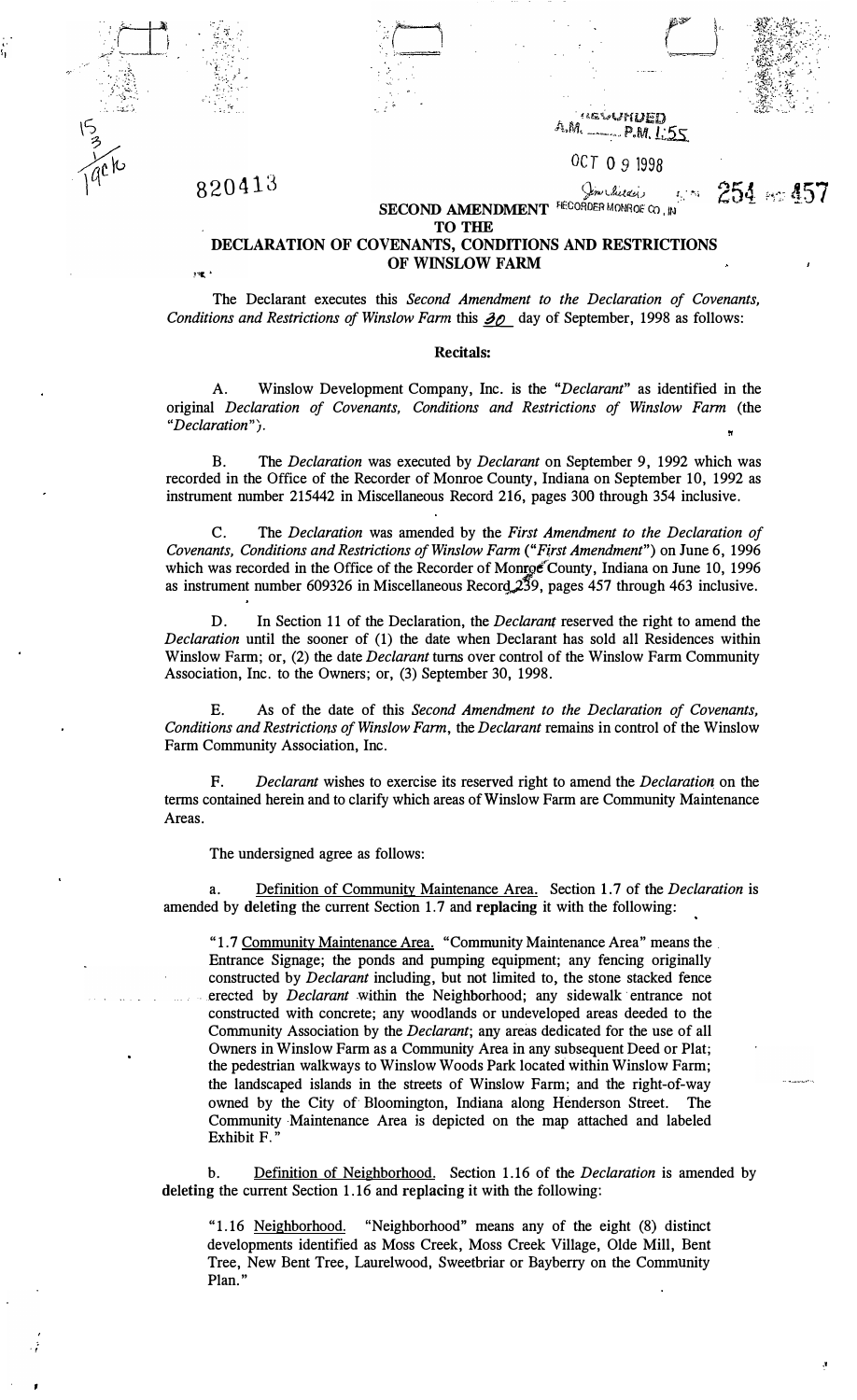;.

c. Exhibit C. A revised Exhibit C is attached hereto and shall replace the original Exhibit C attached to the *Declaration.* The revised Exhibit C depicts all of the "Neighborhoods" contained in Winslow Farm.

d. Commu*n*ity Areas. Section 8 of the *Declaration* is amended by **adding** the following sectio*n*s:

"8.9 Landscaped Islands. Irrespective of the ownership of the streets, any landscaped islands in the centers of the streets of Winslow Farm shall be a Community· Area and shall be maintained and repaired by the Community Association as a Commu*n*ity Expe*n*se.

8.10 Right-of-Way. The right-of-way that lies along the western boundary of Winslow Farm and that runs along Henderson Street is owned by the City of Bloomington; however that right-of-way shall be a Community Area and shall be landscaped and maintained by the Community Association as a Community Expense."

Except as specifically modified by this instrument or by the *First Amendment:* (1) all capitalized terms used in this *Second Amendment to the Declaration of Covenants, Conditions and Restrictions of Winslow Farm* have the same meaning as in the original *Declaration;* and, (2) the original *Declaration* remains u*n*modified and in full force and effect.

The undersigned warrant and represent that they are all of the acting Directors of the Declarant and the Community Association as of the date of this *Second Amendment to the Declaration of Covenants, Conditions and Restrictions of Winslow Farm.* The Directors of the Commu*n*ity Association have joined in this *Second Amendment to the Declaration of Covenants, Conditions and Restrictions of Winslow Farm* to evidence their consent to the amendment.

Winslow Farm Commu*n*ity Association, Inc.

*a,,\_�*  Eric C. Stolberg

Director

H. Timothy Wininger, Sp Director

Timothy H. Wininger, Jr.,

Director

Winslow Farm Development Company, Inc.

Eric C. Stolberg Director

H. Timothy Wininger, Sr

Director Timothy Wininger, Jr., Director



 $\mathbb{C}^*$  . **... .. � ..** 

> . .. , .. ,·  $\sim$  ... :  $\sim$

 $-24i$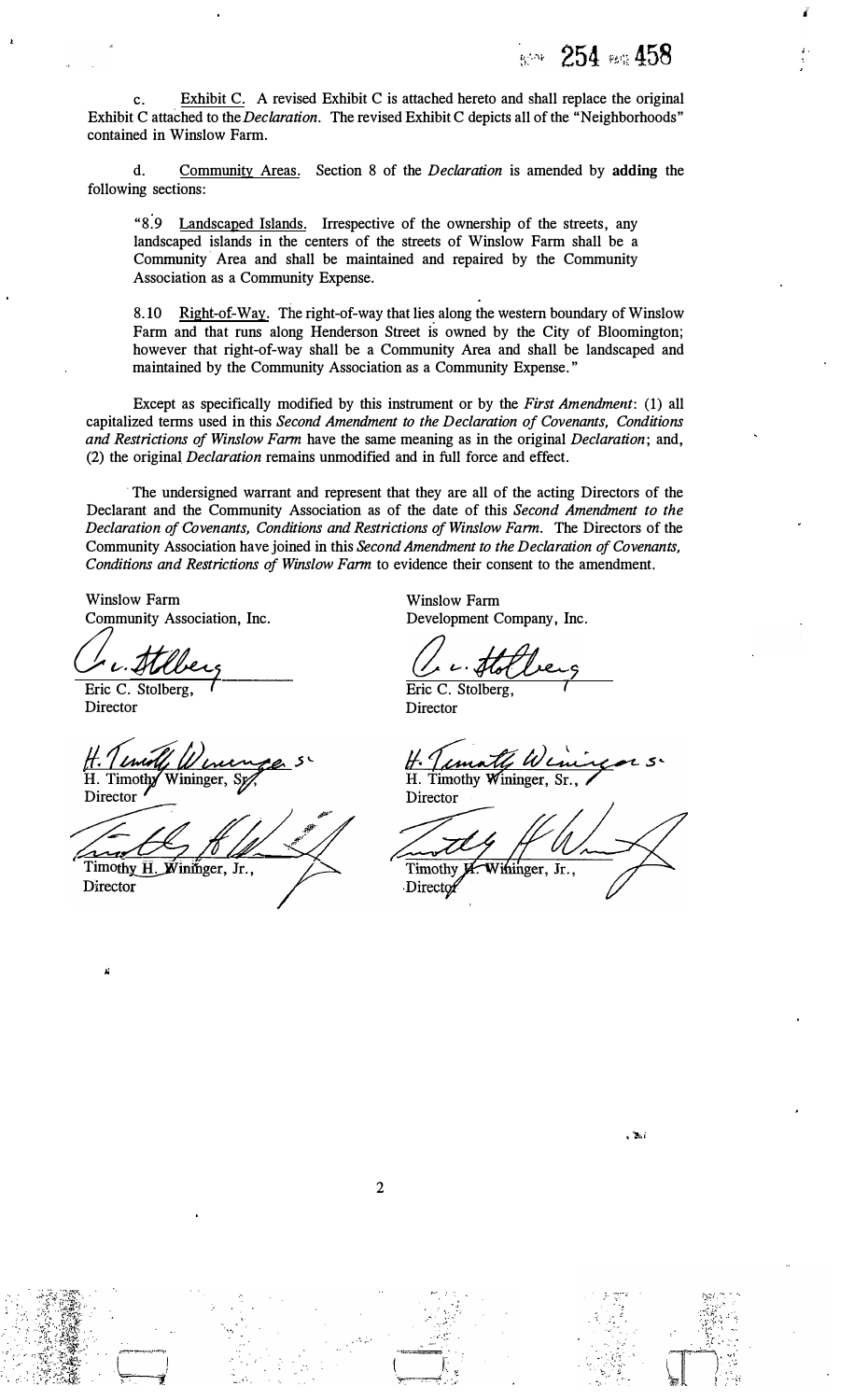### STATE OF INDIANA

*·:.: ..* ·

.. ,.  $\mathbf{I}^{\mathcal{L}}$ 

'/

## SS:

.. *f*  • I

**) ) )** 

**8.4 254 BSS** 

*I* 

### COUNTY OF MONROE

1'\* 'Before me, a Notary Public, in and for said County and State, personally appeared Eric C. Stolberg, H. Timothy Wininger, Sr. and Timothy H. Wininger, Jr., known to me to be all of the Directors of the Winslow Farm Community Association, Inc., an Indiana not-for-profit corporation, and all the Directors of Winslow Farm Development Company, Inc., an Indiana business corporation, who acknowledged the execution of this *Second Amendment to the Declaration of Covenants, Conditions and Restrictions of Winslow Farm* and who, having been duly sworn, stated that all facts set forth are true to the best of their knowledge, information and belief.

Dated this <u>30</u> day of September, 1998. *birnalitte C. Philales* 

Name Printed: *BERNADETTE C. MELSTI* Notary Public

I reside in *home* My commission expires: County, Indiana. *1-6,,gtJel-0* 

**This instrument prepared by Jaines F. Bohrer, Mallor Clendening Grodner & Bohrer, 511 Woodscrest Drive, Post Office Box 5787, Bloomington, Indiana 47407.** 

ars\093098\91273\01 \ winslow .amd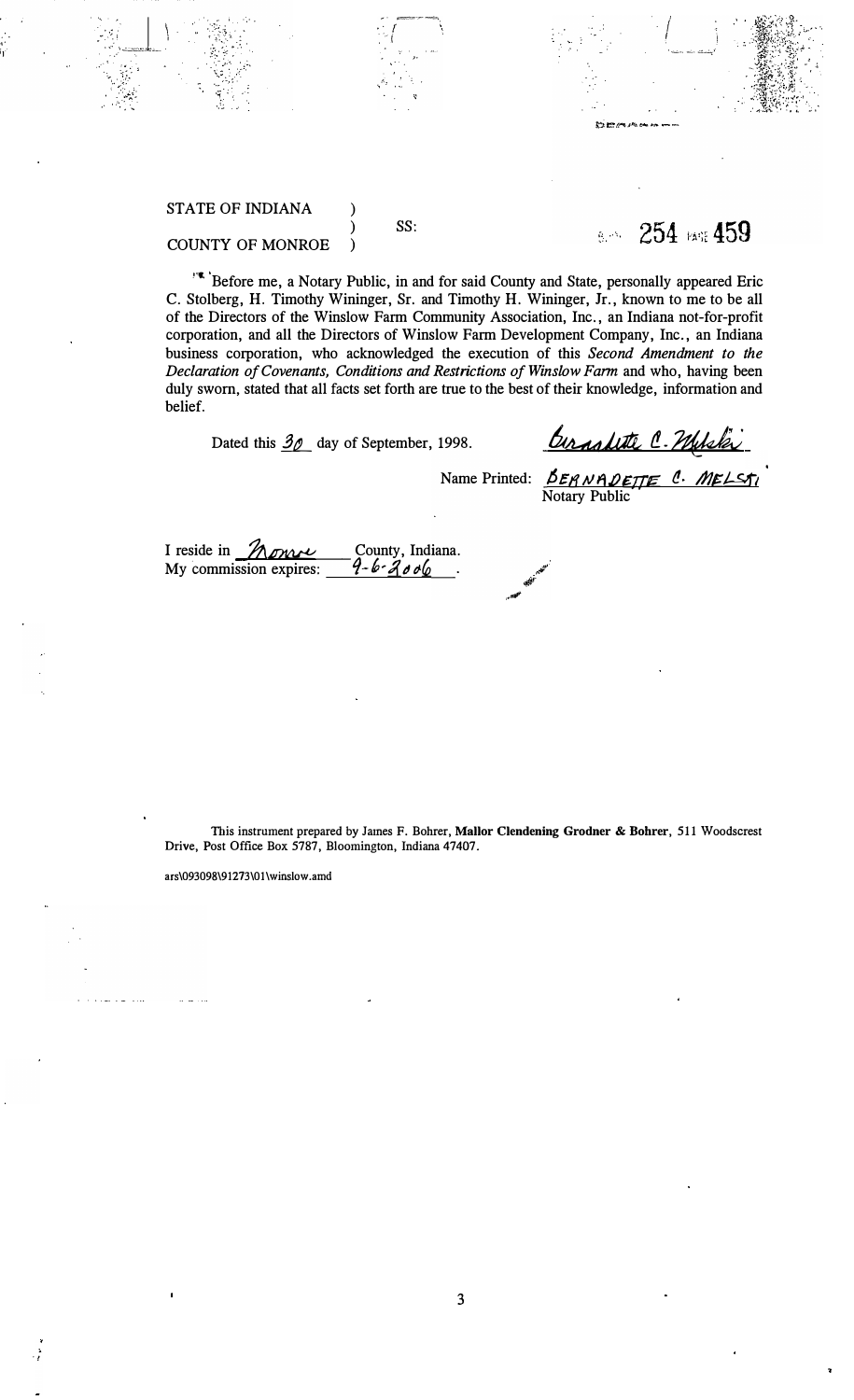# WINSLOW FARM NEIGHBORHOOD MAP<br>JOB NO. 1831

EXHIBIT C

**Bdow** 254 est 460



 $\mathcal{L}^{\text{in}}$